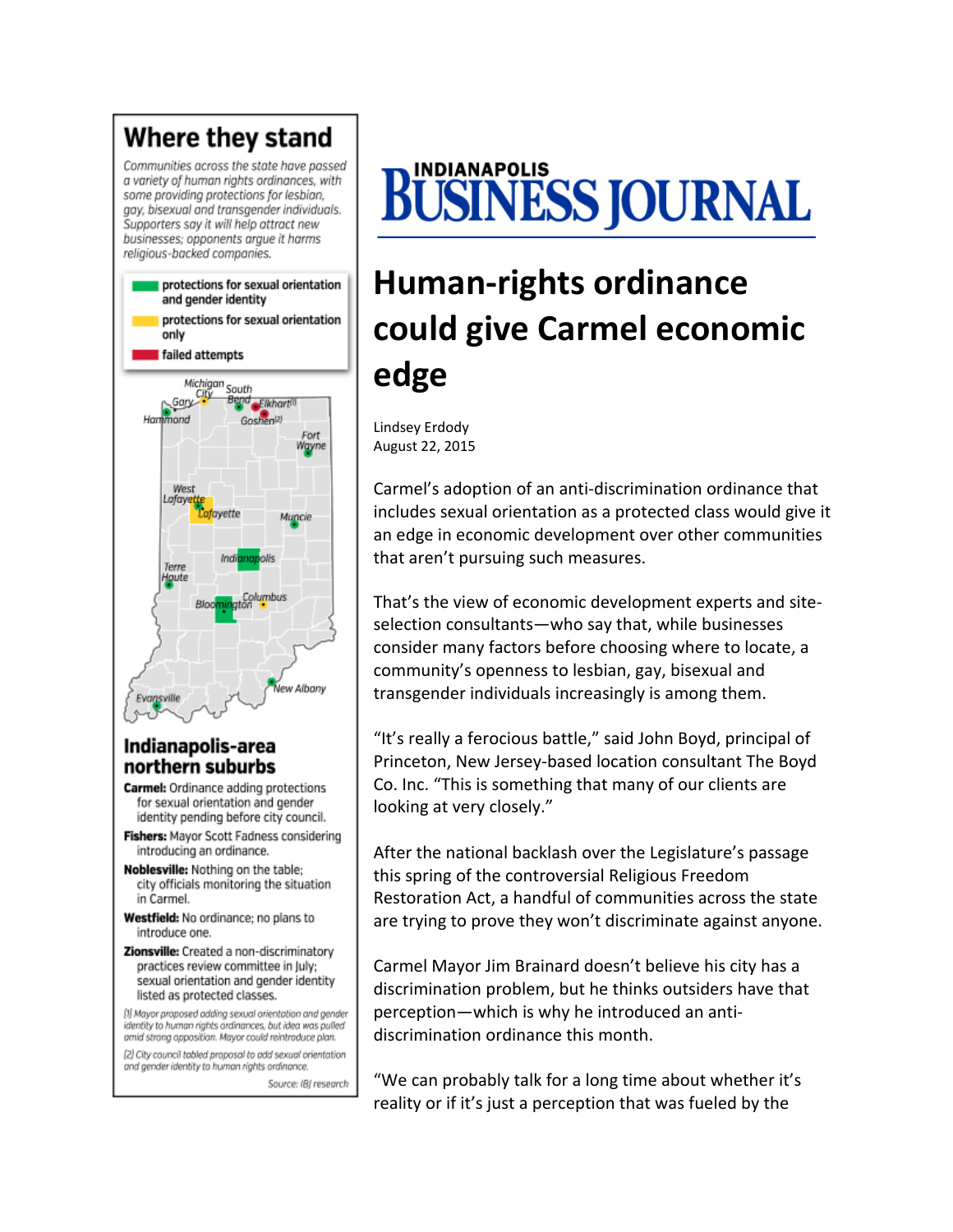media … doesn't matter," Brainard said at the Aug. 17 Carmel City Council meeting. "At some point, perception becomes reality, and we have to deal with what people outside of Indiana think of us."

RFRA critics argued the legislation allowed businesses to treat LGBT individuals unfairly. The Legislature passed a "fix" to the bill, but several businesses and gay-rights activists are pushing the state to add sexual orientation to its list of protected classes.

Indianapolis is among 10 cities and two counties statewide that already recognize sexual orientation and gender identity as protected classes, and now some of the northern suburbs are following suit.

Officials in Fishers are also contemplating a version of human rights legislation, and Zionsville quietly passed an ordinance last month creating a human rights commission to oversee discrimination complaints.

"I think that is helpful and sends a good message about the local area," said Larry Gigerich, managing director at locally based site selection firm Ginovus. "There's no question it's a perception problem."

### **Reputation risk**

Jon Gilman, CEO of Zionsville‐based Clear Software, opposed RFRA from the outset. After lawmakers amended the law to say it could not be used to discriminate or deny services to anyone, Gilman said that would help but wouldn't solve the problem. Clear Software expects to have 10 employees by year-end and recently landed \$1 million in venture capital.

Gilman said one of the reasons he plans to stay in Zionsville is because the town council created the non‐discriminatory‐practices review committee to consider discrimination complaints, including those involving sexual orientation or gender identity.

The five-member board can assess fines of up to \$1,250 per violation or refer cases to law enforcement if necessary.

It does not apply to churches or church-affiliated schools or day cares or not-for-profits, social clubs, fraternal societies or corporations organized solely for religious purposes. It also excludes maintenance of separate dressing rooms, locker rooms or rest rooms.

Gigerich, a former economic development director under Indianapolis Mayor Stephen Goldsmith, said the Midwest already is in a tough position to lure high‐tech industry because it lacks the selling points of mountains or oceans. He said that makes quality‐of‐life issues like diversity and equality even more essential.

"Three to four years ago, people started to pay more attention to it, for sure," Gigerich said of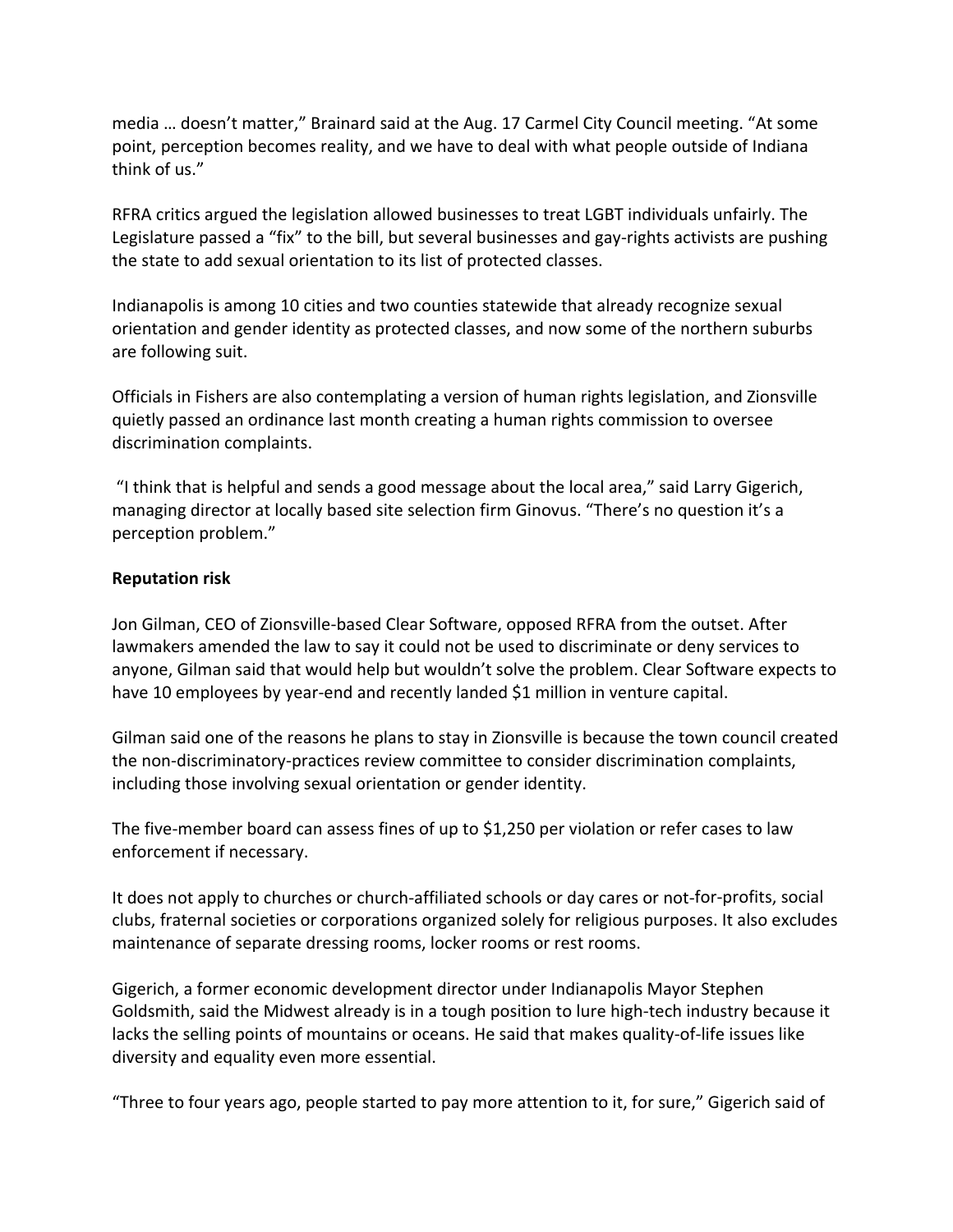LGBT protections, noting that Eli Lilly and Co. and Cummins Inc. were among the early adopters. "For them, it was something much more at the top of their minds."

When RFRA passed in March, it only made the situation worse for Indiana, critics of the legislation say. Leaders in the growing northern suburbs quickly sought remedies.

Fishers Mayor Scott Fadness immediately proposed a resolution declaring the city inclusive and fair to all. Noblesville Mayor John Ditslear and Brainard both made public statements against discrimination based on sexual orientation.

In April, the Whitestown Town Council approved two measures to solidify its stance as a community that won't tolerate discrimination against LGBT individuals.

"Those are the cities that are working with trends, not against them," Boyd said.

Proposals have not succeeded everywhere. Officials in Goshen and Elkhart have tabled the issue amid strong opposition, although the topic could resurface in both cities.

Carmel City Council members have stressed the ordinance is not a done deal, even though six of the seven members sponsored it. The mayor and council are working on amendments; no date has been set for a final vote.

Officials elsewhere in the Indianapolis area—including Avon, Westfield, Plainfield and Lebanon—have said the issue hasn't been raised in their community so they're not taking action.

Judi Johnson, economic development director for Noblesville, said officials there are watching what happens in Carmel before proceeding.

"We have not experienced where a company would not come because of RFRA," Johnson said. "But that doesn't mean that businesses and people aren't talking about it in Noblesville. … Who aren't we hearing from who has decided not to come here?"

## **'It does come up'**

Hamilton County Economic Development Corp. Executive Director Tim Monger remembers fairness and diversity questions popping up as early as 1989 from companies searching for new locations.

More recently, he said, an undisclosed company has been shopping around the Indianapolis region, along with Charlotte, N.C.; Dallas; and Phoenix. The firm hasn't made a decision, but LGBT rights are factoring into its site selection.

"Without prompting them, they brought up RFRA," Monger said. "As we go outside of Indy to